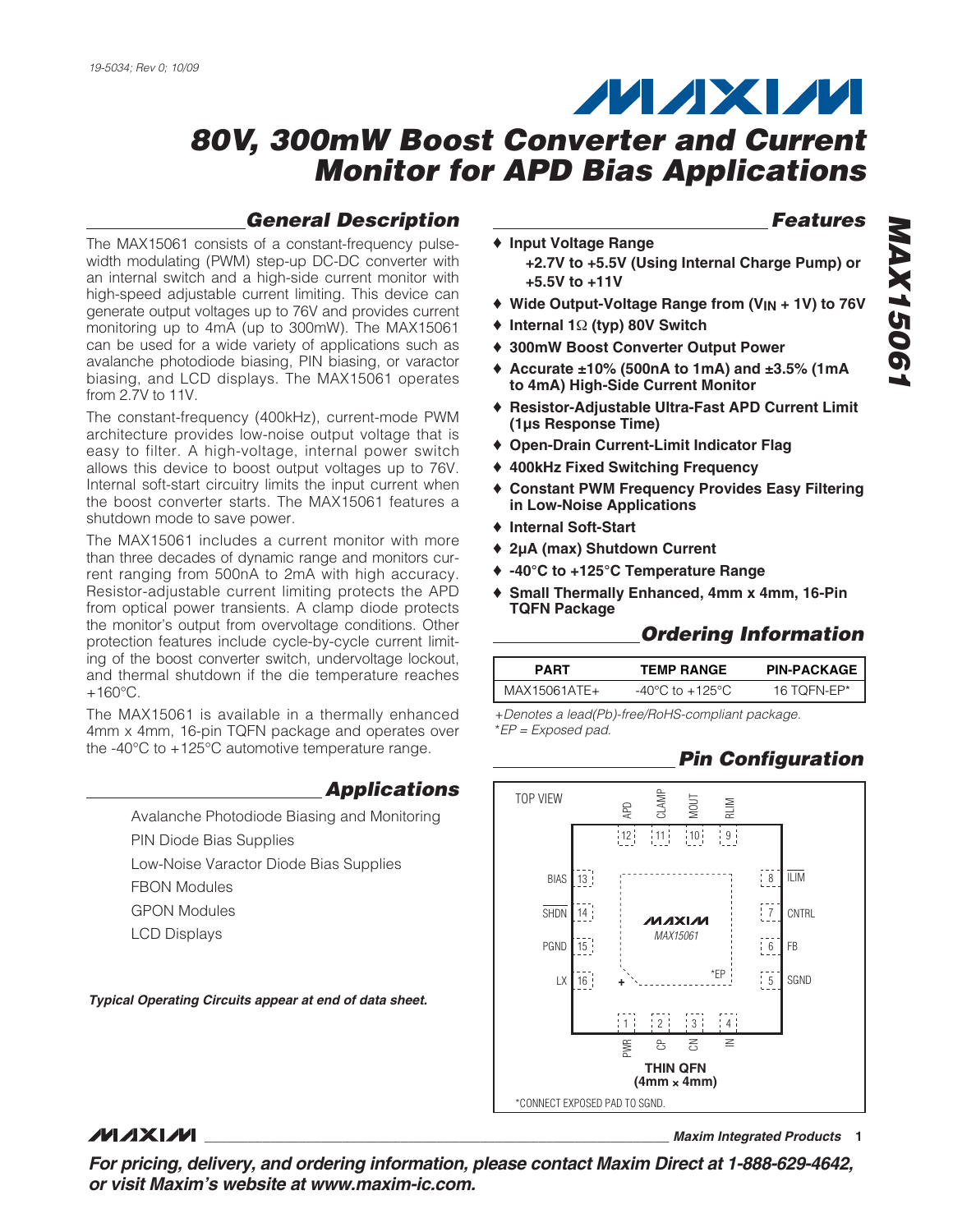## **ABSOLUTE MAXIMUM RATINGS**

| FB, ILIM, RLIM, CP, CN, CNTRL to SGND-0.3V to +12V |  |
|----------------------------------------------------|--|
|                                                    |  |
|                                                    |  |

| <b>Continuous Power Dissipation</b>            |  |
|------------------------------------------------|--|
| 16-Pin TQFN (derate 25mW/°C above +70°C)2000mW |  |
| Thermal Resistance (Note 1)                    |  |
|                                                |  |
|                                                |  |
| Operating Temperature Range 40°C to +125°C     |  |
|                                                |  |
|                                                |  |
| Lead Temperature (soldering, 10s)+300°C        |  |
|                                                |  |

**Note 1:** Package thermal resistances were obtained using the method described in JEDEC specification JESD51-7, using a fourlayer board. For detailed information on package thermal considerations, refer to **www.maxim-ic.com/thermal-tutorial**.

Stresses beyond those listed under "Absolute Maximum Ratings" may cause permanent damage to the device. These are stress ratings only, and functional operation of the device at these or any other conditions beyond those indicated in the operational sections of the specifications is not implied. Exposure to absolute maximum rating conditions for extended periods may affect device reliability.

## **ELECTRICAL CHARACTERISTICS**

(V<sub>IN</sub> = Vpwr = 3.3V. V<del>SHDN</del> = 3.3V. C<sub>IN</sub> = Cpw<u>r = </u>10μF. Ccp = 10nF, Vcntrl = Vin. Vrlim = 0V. Vpgnd = Vsgnd = 0V. V<sub>BIAS</sub> = 40V.  $APD =$  unconnected. CLAMP = unconnected.  $\overline{LIM} =$  unconnected, MOUT = unconnected. T<sub>A</sub> = T<sub>J</sub> = -40°C to +125°C, unless otherwise noted. Typical values are at  $T_A = +25^{\circ}C$ .) (Note 2)

| <b>PARAMETER</b>                    | <b>SYMBOL</b>         | <b>CONDITIONS</b>                                                                            |                                                              | <b>MIN</b>                   | <b>TYP</b>   | <b>MAX</b>     | <b>UNITS</b> |
|-------------------------------------|-----------------------|----------------------------------------------------------------------------------------------|--------------------------------------------------------------|------------------------------|--------------|----------------|--------------|
|                                     | VIN, VPWR             |                                                                                              |                                                              | 2.7                          |              | 5.5            | $\vee$       |
| Supply Voltage Range                |                       | CP connected to IN, $C_{CP}$ = open                                                          |                                                              | 5.5                          |              | 11             |              |
|                                     |                       | $VFB = 1.4V$ , no switching                                                                  |                                                              |                              | $\mathbf{1}$ | 2              |              |
| <b>Supply Current</b>               | <b>ISUPPLY</b>        | $V_{IN}$ = 11V, $V_{FB}$ = 1.4V (no switching),<br>$C_{\text{CP}}$ = open, $\text{CP}$ = IN  |                                                              |                              | 1.2          | 3              | mA           |
| Undervoltage Lockout Threshold      | VUVLO                 | V <sub>IN</sub> rising                                                                       |                                                              | 2.375                        | 2.5          | 2.675          | $\vee$       |
| Undervoltage Lockout Hysteresis     | VUVLO_HYS             |                                                                                              |                                                              |                              | 100          |                | mV           |
| Shutdown Current                    | I <sub>IN_SHDN</sub>  | SHDN pulled low                                                                              |                                                              |                              |              | 2              | μA           |
| <b>Bias Current During Shutdown</b> | <b>BIAS SHDN</b>      | $V_{BIAS} = 3.3V$ , $V_{\overline{SHDN}} = 0V$                                               |                                                              |                              |              | 30             | μA           |
| <b>BOOST CONVERTER</b>              |                       |                                                                                              |                                                              |                              |              |                |              |
| Output-Voltage Adjustment<br>Range  |                       |                                                                                              |                                                              | $V_{IN}$ +<br>1 <sub>V</sub> |              | 76             | $\vee$       |
|                                     | fsw                   | $V_{IN}$ = $V_{PWR}$ = $5V$                                                                  |                                                              |                              | 400          |                |              |
| Switching Frequency                 |                       | $2.9V \leq V$ PWR $\leq 11V$ , $V_{IN} = V$ PWR                                              |                                                              |                              | 400          |                | kHz          |
| Maximum Duty Cycle                  | DCLK                  | $2.9V \leq V$ PWR $\leq 11V$ , $V_{IN} = V$ PWR                                              |                                                              |                              | 90           |                | $\%$         |
| FB Set-Point Voltage                | <b>V<sub>FB</sub></b> |                                                                                              |                                                              | 1.2201                       | 1.245        | 1.2699         | V            |
| FB Input Bias Current               | <b>IFB</b>            |                                                                                              |                                                              |                              |              | 100            | nA           |
|                                     | R <sub>ON</sub>       | $II x = 100mA$                                                                               | $V_{\text{PWR}} = V_{\text{IN}} = 2.9V$ ,<br>$V_{CP} = 5.5V$ |                              | 1            | 2              | Ω            |
| Internal Switch On-Resistance       |                       |                                                                                              | $V_{PWR} = V_{IN} = 5.5V,$<br>$VCP = 10V$                    |                              | 1            | 2              |              |
|                                     |                       | $I_{1}x = 100mA$ ,                                                                           | $V_{\text{PWR}} = V_{\text{IN}} = V_{\text{CP}} = 5.5V$      |                              | $\mathbf{1}$ | $\overline{c}$ |              |
|                                     |                       | $VCP = VIN$                                                                                  | $V_{\text{PWR}} = V_{\text{IN}} = V_{\text{CP}} = 11V$       |                              | 1            | 2              |              |
| Peak Switch Current Limit           | LIM LX                |                                                                                              |                                                              | 0.8                          | 1.2          | 1.6            | A            |
| LX Leakage Current                  |                       | $V_{LX} = 76V$                                                                               |                                                              |                              |              | 1              | μA           |
| Line Regulation                     |                       | $2.9V \leq V_{\text{PWR}} \leq 11V$ , $V_{\text{PWR}} = V_{\text{IN}}$<br>$I_{LOAD} = 4.5mA$ |                                                              | 0.2                          |              | $\%$           |              |
| Load Regulation                     |                       | $0 \leq I_{\text{LOAD}} \leq 4.5 \text{mA}$                                                  |                                                              |                              | 1            |                | $\%$         |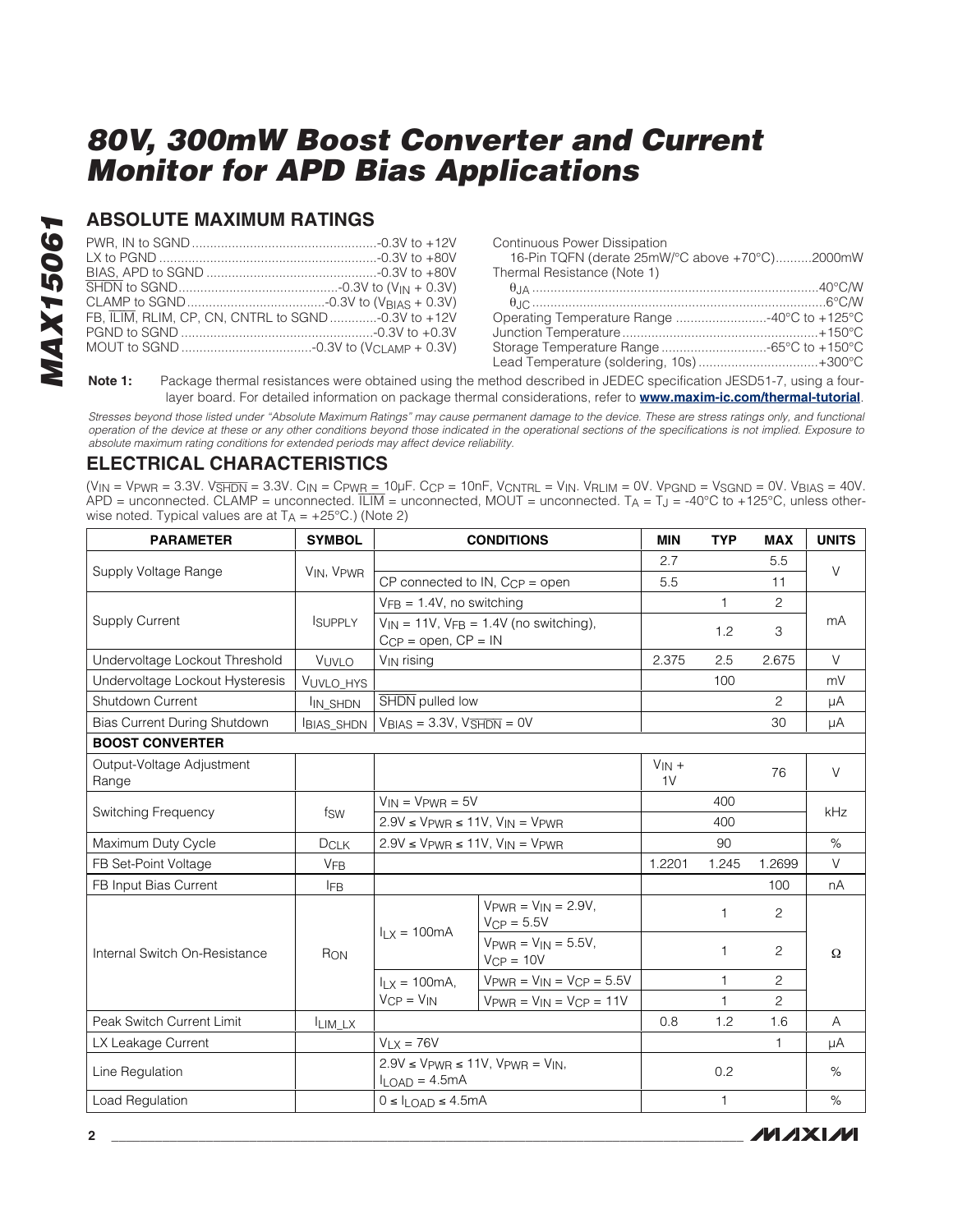## **ELECTRICAL CHARACTERISTICS (continued)**

(VIN = VPWR = 3.3V. VSHDN = 3.3V. CIN = CPWR = 10μF. CCP = 10nF, VCNTRL = VIN. VRLIM = 0V. VPGND = VSGND = 0V. VBIAS = 40V.  $APD =$  unconnected. CLAMP = unconnected.  $\overline{LIM} =$  unconnected, MOUT = unconnected. T<sub>A</sub> = T<sub>J</sub> = -40°C to +125°C, unless otherwise noted. Typical values are at  $T_A = +25^{\circ}C$ .) (Note 2)

| <b>PARAMETER</b>                       | <b>SYMBOL</b>                        | <b>CONDITIONS</b>                                                                  |                                  | <b>MIN</b>                | TYP    | <b>MAX</b>   | <b>UNITS</b> |
|----------------------------------------|--------------------------------------|------------------------------------------------------------------------------------|----------------------------------|---------------------------|--------|--------------|--------------|
| Soft-Start Duration                    |                                      |                                                                                    |                                  |                           | 8      |              | ms           |
| Soft-Start Steps                       |                                      | $(0.25 \times I_{LIM_LX})$ to $I_{LIM_LX}$                                         |                                  | 32                        |        | Steps        |              |
| <b>CONTROL INPUT (CNTRL)</b>           |                                      |                                                                                    |                                  |                           |        |              |              |
| Maximum Control Input-Voltage<br>Range |                                      | FB set point is regulated to VCNTRL                                                |                                  |                           | 1.25   |              | V            |
| <b>CURRENT MONITOR</b>                 |                                      |                                                                                    |                                  |                           |        |              |              |
| Bias Voltage Range                     | <b>VBIAS</b>                         |                                                                                    |                                  | 10                        |        | 76           | V            |
|                                        | <b>BIAS</b>                          | $I_{APD} = 500nA$                                                                  |                                  |                           |        | 100          | μA           |
| <b>Bias Quiescent Current</b>          |                                      | $I_{APD} = 2mA$                                                                    |                                  |                           | 3.2    | mA           |              |
| <b>Voltage Drop</b>                    | <b>VDROP</b>                         | IAPD = 2mA, VDROP = VBIAS - VAPD                                                   |                                  |                           |        | $\mathbf{1}$ | V            |
| Dynamic Output Resistance at           | R <sub>MOUT</sub>                    | $I_{APD} = 500nA$                                                                  |                                  |                           | 1      |              | GΩ           |
| <b>MOUT</b>                            |                                      | $I_{APD} = 2.5mA$                                                                  |                                  |                           | 890    |              | MΩ           |
| <b>MOUT Output Leakage</b>             |                                      | APD is unconnected                                                                 |                                  |                           | 1      |              | nA           |
| Output Clamp Voltage                   | V <sub>MOUT</sub> -<br><b>VCLAMP</b> | Forward diode current = 1mA                                                        | 0.5                              | 0.73                      | 0.95   | V            |              |
| Output Clamp Leakage Current           |                                      | $VBIAS = VCLAMP = 76V$                                                             |                                  | $\mathbf{1}$              |        | nA           |              |
| Output-Voltage Range                   | <b>VMOUT</b>                         | $10V \leq V_{BIAS} \leq 76V$ , $0 \leq I_{APD} \leq 1mA$ , clamp<br>is unconnected |                                  | VBIAS -<br>1 <sup>V</sup> |        |              | $\vee$       |
|                                        |                                      | $I_{APD} = 500nA$                                                                  |                                  |                           | 0.1    |              |              |
| <b>Current Gain</b>                    | <b>IMOUT/LAPD</b>                    | $I_{APD} = 2mA$                                                                    |                                  | 0.0965                    | 0.1    | 0.1035       |              |
| Power-Supply Rejection Ratio           | <b>PSRR</b>                          | $(\Delta I_{MOUT}/I_{MOUT})/\Delta V_{BIAS}$<br>$VBIAS = 10V$ to 76V<br>(Note 3)   | $I_{APD} = 500nA$                | $-1000$                   | $+300$ | $+1500$      | ppm/V        |
|                                        |                                      |                                                                                    | $I_{\rm APD} = 5\mu A$ to<br>1mA | $-250$                    | $+24$  | $+250$       |              |
| APD Input Current Limit                | ILIM_APD                             | $V_{APD} = 35V$ , R <sub>LIM</sub> = $3.3k\Omega$                                  |                                  | 3.15                      | 3.75   | 4.35         | mA           |
| Current-Limit Adjustment Range         |                                      | $12.45k\Omega \ge R_{LIM} \ge 2.5k\Omega$                                          |                                  | 1                         |        | 5            | mA           |
|                                        |                                      | IMOUT settles to within                                                            | $I_{APD} = 500nA$                |                           | 7.5    |              | ms           |
| Power-Up Settling Time                 | ts                                   | 0.1%, 10nF connected<br>from APD to ground                                         | $I_{APD} = 2.5mA$                |                           | 90     |              | $\mu s$      |
| <b>LOGIC INPUTS/OUTPUTS</b>            |                                      |                                                                                    |                                  |                           |        |              |              |
| SHDN Input-Voltage Low                 | $V_{IL}$                             |                                                                                    |                                  |                           |        | 0.8          | V            |
| <b>SHDN</b> Input-Voltage High         | V <sub>IH</sub>                      |                                                                                    |                                  | 2.4                       |        |              | $\vee$       |
| <b>ILIM</b> Output-Voltage Low         | VOL                                  | $I_{LIM} = 2mA$                                                                    |                                  |                           | 0.3    | $\vee$       |              |
| <b>ILIM Output Leakage Current</b>     | <b>I</b> OH                          | $VILIM = 11V$                                                                      |                                  |                           |        | 1            | μA           |
| <b>THERMAL PROTECTION</b>              |                                      |                                                                                    |                                  |                           |        |              |              |
| <b>Thermal Shutdown</b>                |                                      | Temperature rising                                                                 |                                  | $+160$                    |        | $^{\circ}C$  |              |
| Thermal Shutdown Hysteresis            |                                      |                                                                                    |                                  |                           | 10     |              | $\circ$ C    |

**Note 2:** All minimum/maximum parameters are tested at T<sub>A</sub> = +125°C. Limits over temperature are guaranteed by design. **Note 3:** Guaranteed by design and not production tested.

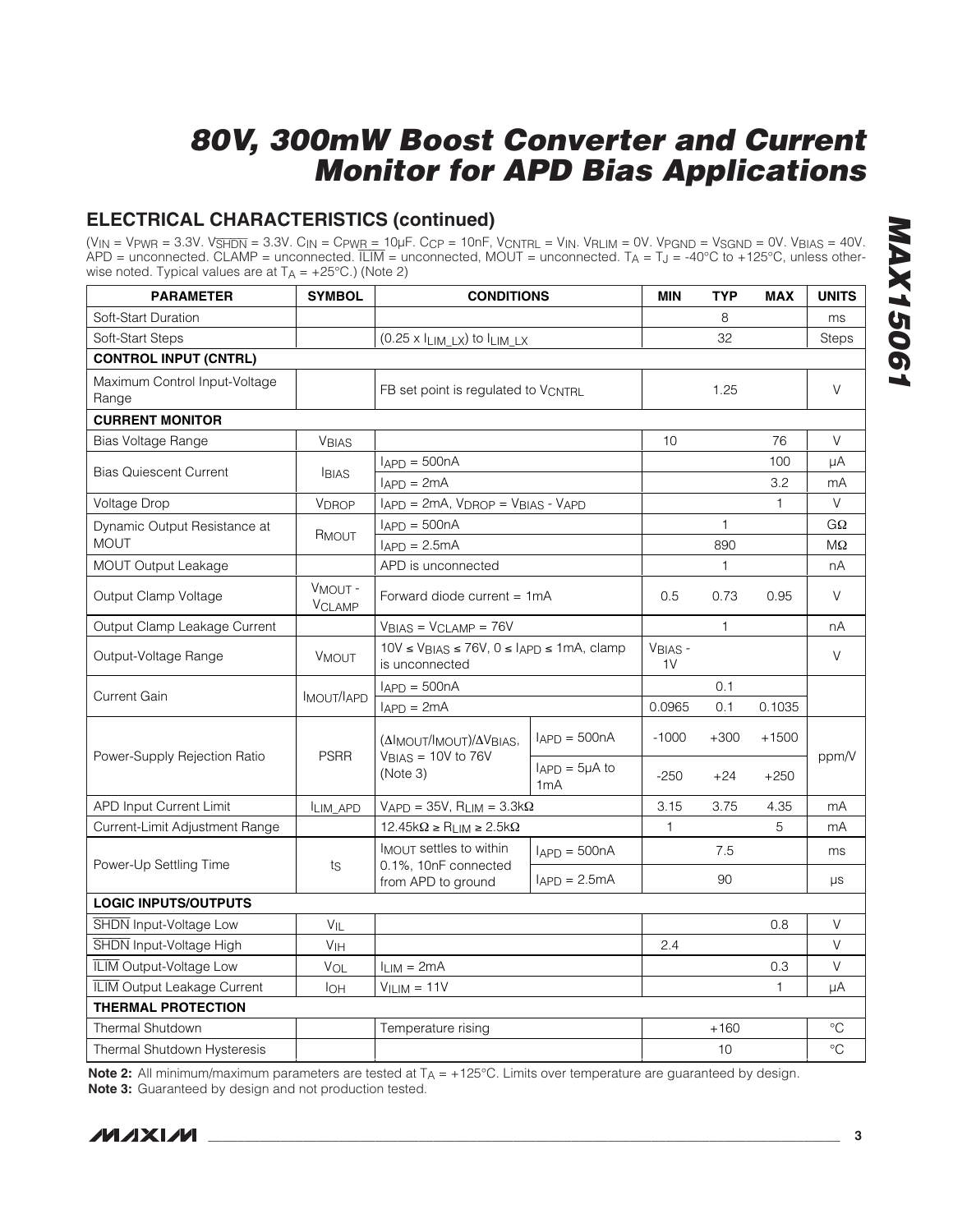## **Typical Operating Characteristics**

 $(V_{\text{PWR}} = V_{\text{IN}} = 3.3V, V_{\text{OUT}} = 70V$ , circuit of Figure 3 (Figure 4 for  $V_{\text{IN}} > 5.5V$ ), unless otherwise noted.)



**MAXIM** 

**MAX15061 MAX15061**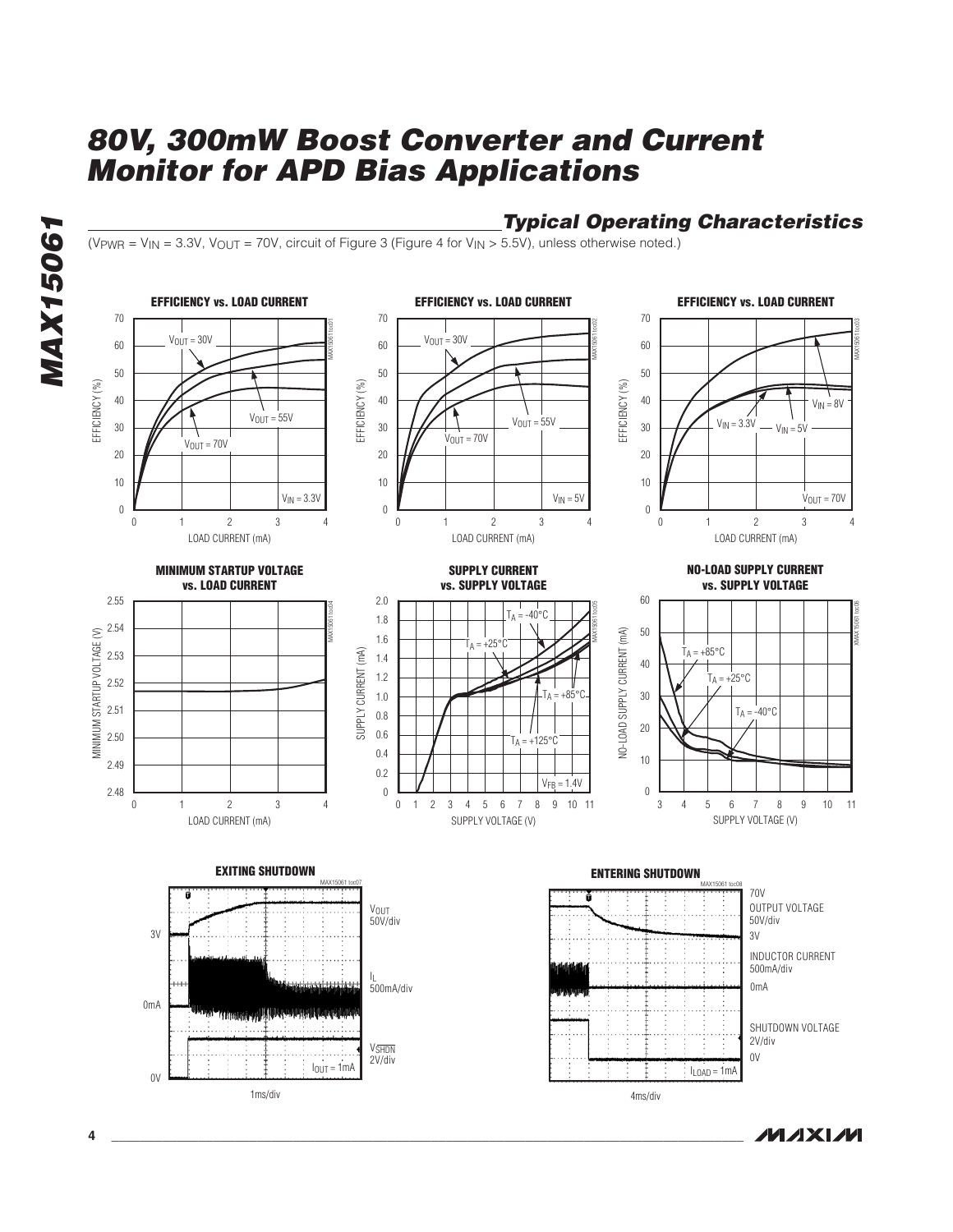## **Typical Operating Characteristics (continued)**

(V<sub>PWR</sub> = V<sub>IN</sub> = 3.3V, V<sub>OUT</sub> = 70V, circuit of Figure 3 (Figure 4 for V<sub>IN</sub> > 5.5V), unless otherwise noted.)



OUTPUT VOLTAGE (V)

OUTPUT VOLTAGE (V)

# **MAX15061 MAX15061**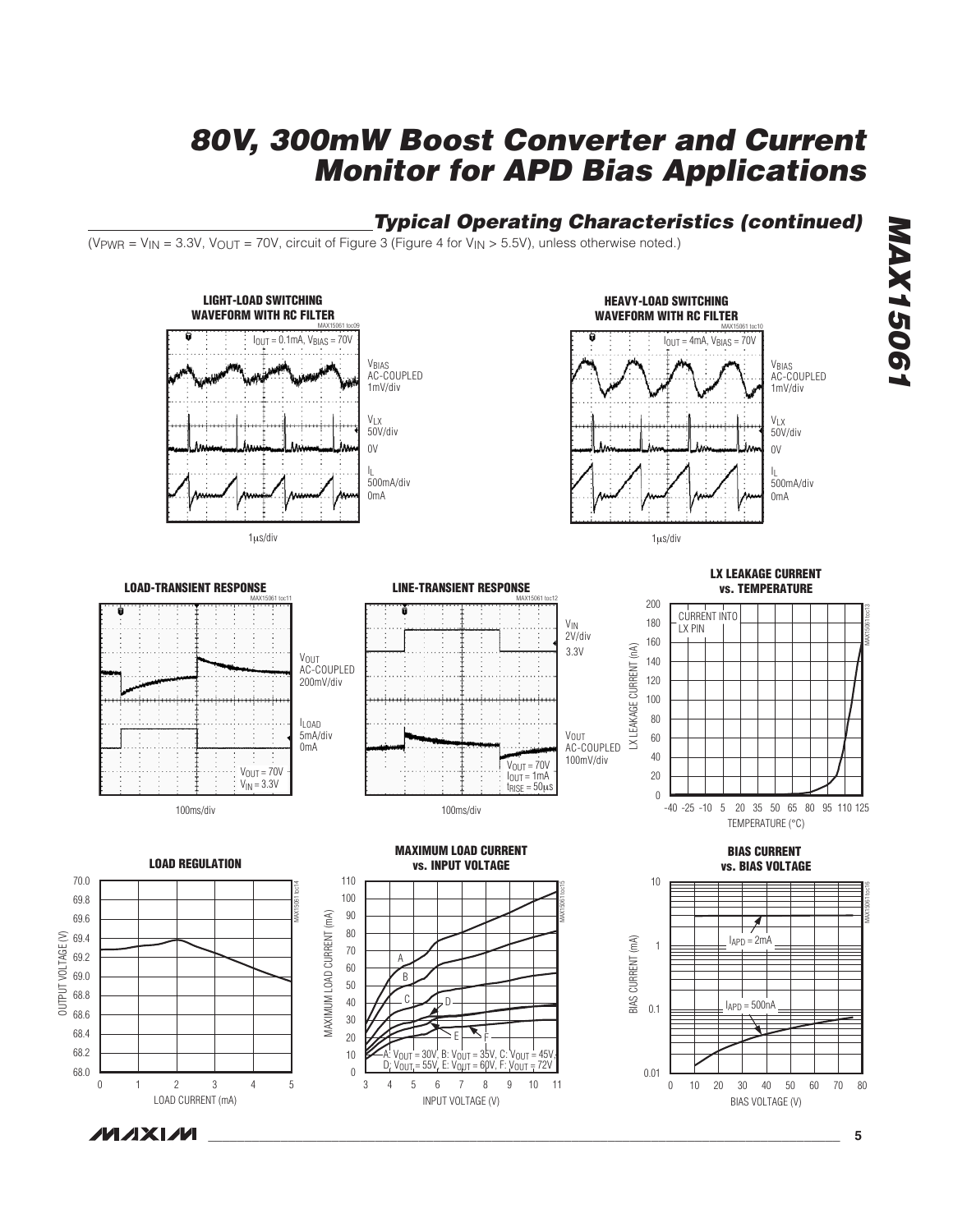**BIAS CURRENT BIAS CURRENT GAIN ERROR vs. APD CURRENT vs. TEMPERATURE vs. APD CURRENT** 5 10 10  $V_{BIAS} = 70V$ MAX15061 toc17 MAX15061 toc18 MAX15061 toc19  $v_{\text{BIAS}} = 70V$ 4  $I_{APD} = 2mA$ 3 2 BIAS CURRENT (mA) BIAS CURRENT (mA) BIAS CURRENT (mA) BIAS CURRENT (mA) 1 1 GAIN ERROR (%) GAIN ERROR (%) 1 0 -1 0.1 0.1  $I_{\text{APD}} = 500nA$ -2 -3 -4  $0.01$   $0.0001$ 0.01 -5 0.001 0.01 0.1 1 0.1 1 10 100 1000 10.000 1 10 100 1000 0.0001 0.001 0.01 1 10 -25 -10 5 20 35 50 65 80 95 110 -40 125 APD CURRENT (mA) TEMPERATURE (°C) IAPD (μA) **GAIN ERROR GAIN ERROR vs. TEMPERATURE vs. BIAS VOLTAGE** 1.0 0.80  $I_{APD} = 2mA$   $\sim$   $I_{APD} = 500 \mu A$ MAX15061 toc20 MAX15061 toc21  $I_{APD} = 5\mu A$ 0.5 0.60 0.40 0  $I_{APD} = 50 \mu A$ GAIN ERROR (%) GAIN ERROR (%) GAIN ERROR (%) -0.5  $_{\text{APD}} = 5\mu\text{A}$   $\leftarrow$   $I_{\text{APD}} = 50\mu\text{A}$ 0.20 -1.0 0 IAPD = 500nA -1.5 -0.20  $I_{APD} = 500nA$ -2.0 -0.40  $I_{APD} = 500 \mu A$ -2.5 -0.60  $V<sub>BIAS</sub> = 70V$  $I_{APD} = 2mA$ -3.0 -0.80 10 20 30 40 50 60 70 80 20 30 40 50 60 70 -25 -10 5 20 35 50 65 80 95 110 -40 125 TEMPERATURE (°C) BIAS VOLTAGE (V) **APD TRANSIENT RESPONSESTARTUP DELAY** MAX15061 toc22 MAX15061 toc23 VAPD AC-COUPLED 70V 2V/div VBIAS 20V/div IAPD 2.5mA/div 3V minnîmimnimimnimin 0mA IMOUT 0.25mA/div IMOUT 0mA 20nA/div  $I_{APD} = 500nA$  $0nA$ 20μs/div 200μs/div

**Typical Operating Characteristics (continued)**

**MAXM** 

(V<sub>PWR</sub> = V<sub>IN</sub> = 3.3V, V<sub>OUT</sub> = 70V, circuit of Figure 3 (Figure 4 for V<sub>IN</sub> > 5.5V), unless otherwise noted.)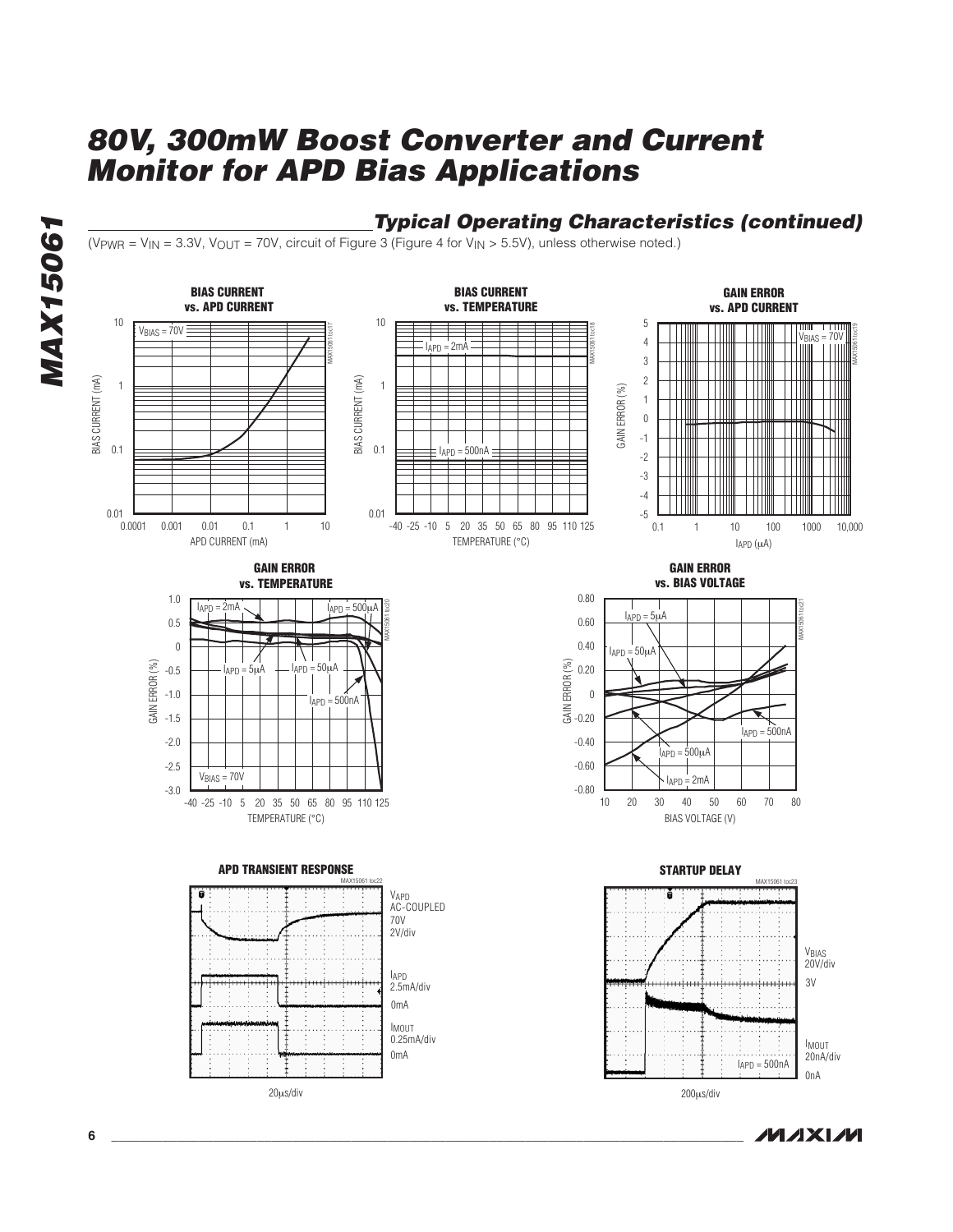## **Typical Operating Characteristics (continued)**

(V<sub>PWR</sub> = V<sub>IN</sub> = 3.3V, V<sub>OUT</sub> = 70V, circuit of Figure 3 (Figure 4 for V<sub>IN</sub> > 5.5V), unless otherwise noted.)

















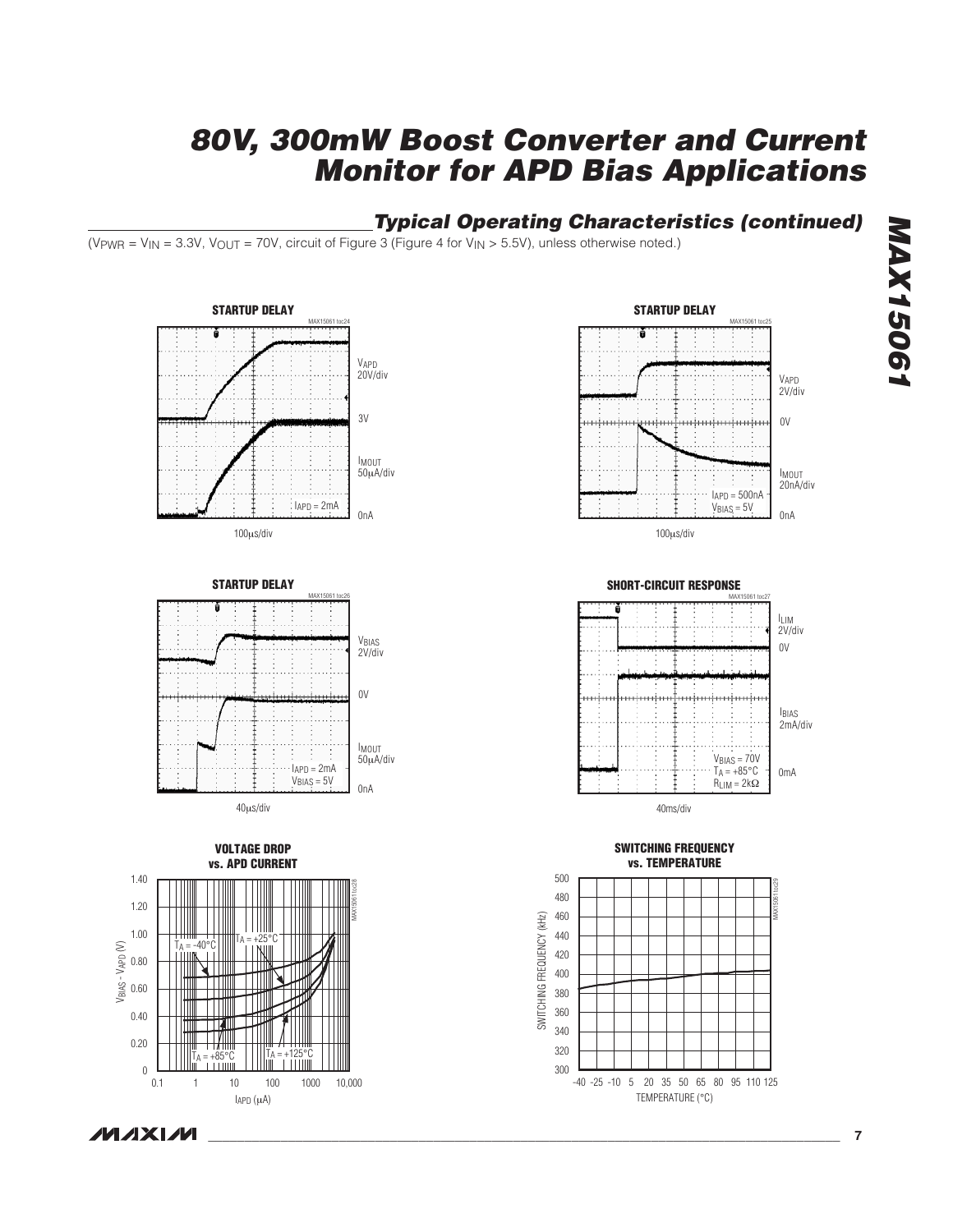## **Typical Operating Characteristics (continued)**

(V<sub>PWR</sub> = V<sub>IN</sub> = 3.3V, V<sub>OUT</sub> = 70V, circuit of Figure 3 (Figure 4 for V<sub>IN</sub> > 5.5V), unless otherwise noted.)



**MAX15061 MAX15061**

**MAXM**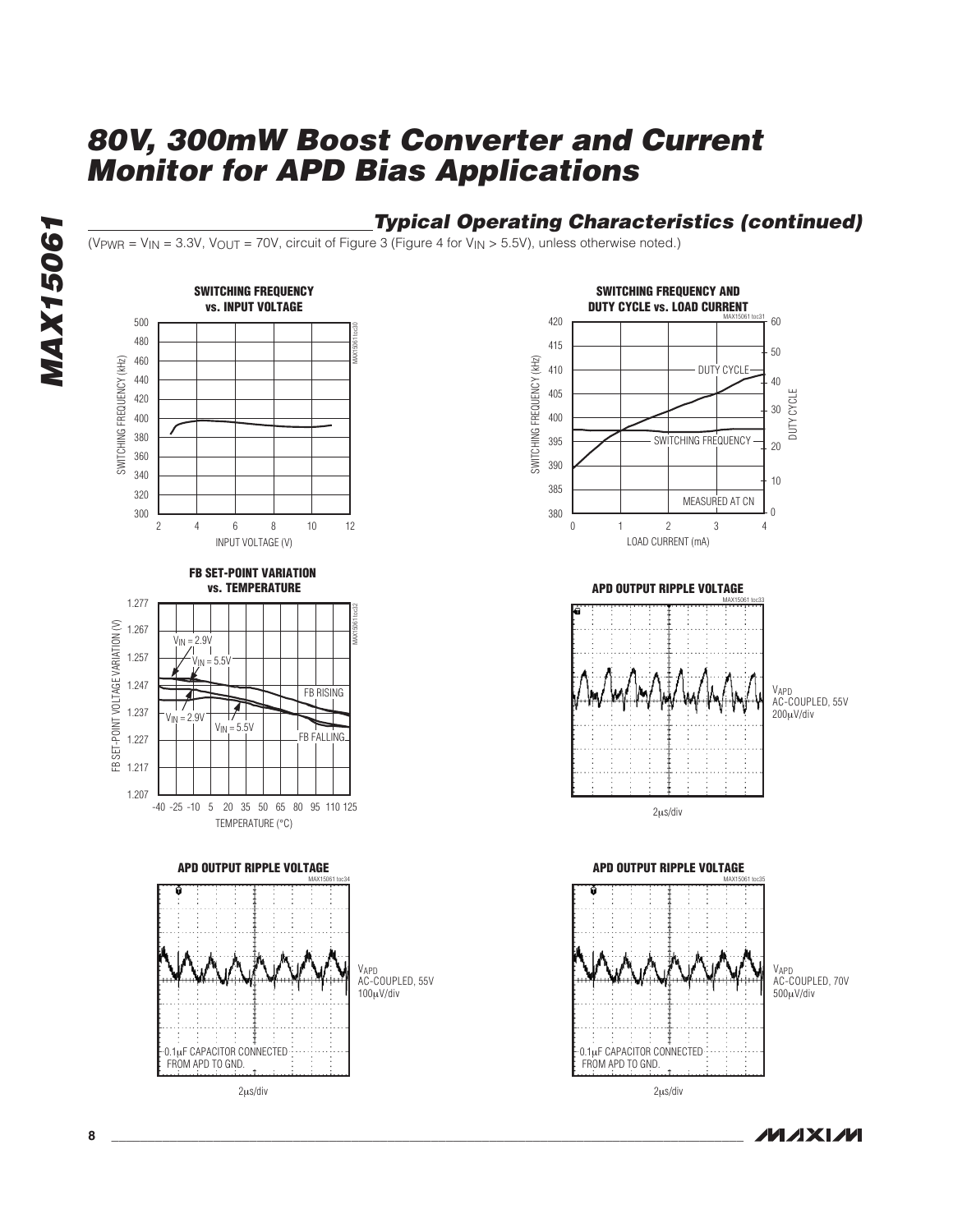**Pin Description**

| <b>PIN</b>     | <b>NAME</b>  | <b>FUNCTION</b>                                                                                                                                                                                                                                                                          |  |  |
|----------------|--------------|------------------------------------------------------------------------------------------------------------------------------------------------------------------------------------------------------------------------------------------------------------------------------------------|--|--|
| $\mathbf{1}$   | <b>PWR</b>   | Boost Converter Input Voltage. PWR powers the switch driver and charge pump. Bypass PWR to PGND with a<br>ceramic capacitor of 1µF minimum value.                                                                                                                                        |  |  |
| $\mathbf{2}$   | CP           | Positive Terminal of the Charge-Pump Flying Capacitor for 2.7V to 5.5V Supply Voltage Operation. Connect<br>CP to IN when the input voltage is in the 5.5V to 11V range.                                                                                                                 |  |  |
| 3              | <b>CN</b>    | Negative Terminal of the Charge-Pump Flying Capacitor for 2.7V to 5.5V Supply Voltage Operation. Leave CN<br>unconnected when the input voltage is in the 5.5V to 11V range.                                                                                                             |  |  |
| 4              | ${\sf IN}$   | Input Supply Voltage. IN powers all blocks of the MAX15061 except the switch driver and charge pump.<br>Bypass IN to PGND with a ceramic capacitor of 1µF minimum value.                                                                                                                 |  |  |
| 5              | <b>SGND</b>  | Signal Ground. Connect directly to the local ground plane. Connect SGND to PGND at a single point, typically<br>near the return terminal of the output capacitor.                                                                                                                        |  |  |
| 6              | <b>FB</b>    | Feedback Regulation Input. Connect FB to the center tap of a resistive voltage-divider from the output (VOUT)<br>to SGND to set the output voltage. The FB voltage regulates to 1.245V (typ) when VCNTRL is above 1.5V (typ)<br>and to VCNTRL voltage when VCNTRL is below 1.245V (typ). |  |  |
| $\overline{7}$ | <b>CNTRL</b> | Control Input for Boost Converter Output-Voltage Programmability. Allows the feedback set-point voltage to be<br>set externally by CNTRL when CNTRL is less than 1.245V. Pull CNTRL above 1.5V (typ) to use the internal<br>1.245V (typ) feedback set-point voltage.                     |  |  |
| 8              | <b>ILIM</b>  | Open-Drain Current-Limit Indicator. ILIM asserts low when the APD current limit has been exceeded.                                                                                                                                                                                       |  |  |
| 9              | <b>RLIM</b>  | Current-Limit Resistor Connection. Connect a resistor from RLIM to SGND to program the APD current-limit<br>threshold.                                                                                                                                                                   |  |  |
| 10             | <b>MOUT</b>  | Current-Monitor Output. MOUT sources a current 1/10 of IAPD.                                                                                                                                                                                                                             |  |  |
| 11             | <b>CLAMP</b> | Clamp Voltage Input. CLAMP is the external potential used for voltage clamping of MOUT.                                                                                                                                                                                                  |  |  |
| 12             | <b>APD</b>   | Reference Current Output. APD provides the source current to the cathode of the photodiode.                                                                                                                                                                                              |  |  |
| 13             | <b>BIAS</b>  | Bias Voltage Input. Connect BIAS to the boost converter output (VOUT) either directly or through a lowpass<br>filter for ripple attenuation. BIAS provides the voltage bias for the current monitor and is the current source for<br>APD.                                                |  |  |
| 14             | <b>SHDN</b>  | Active-Low Shutdown Control Input. Apply a logic-low voltage to SHDN to shut down the device and reduce<br>the supply current to 2µA (max). Connect SHDN to IN for normal operation. Ensure that V <sub>SHDN</sub> is not greater<br>than the input voltage, VIN.                        |  |  |
| 15             | <b>PGND</b>  | Power Ground. Connect the negative terminals of the input and output capacitors to PGND. Connect PGND<br>externally to SGND at a single point, typically at the return terminal of the output capacitor.                                                                                 |  |  |
| 16             | <b>LX</b>    | Drain of Internal 80V n-Channel DMOS. Connect inductor and diode to LX. Minimize the trace area at LX to<br>reduce switching noise emission.                                                                                                                                             |  |  |
|                | EP           | Exposed Pad. Connect EP to a large contiguous copper plane at SGND potential to improve thermal<br>dissipation. Do not use as the main SGND connection.                                                                                                                                  |  |  |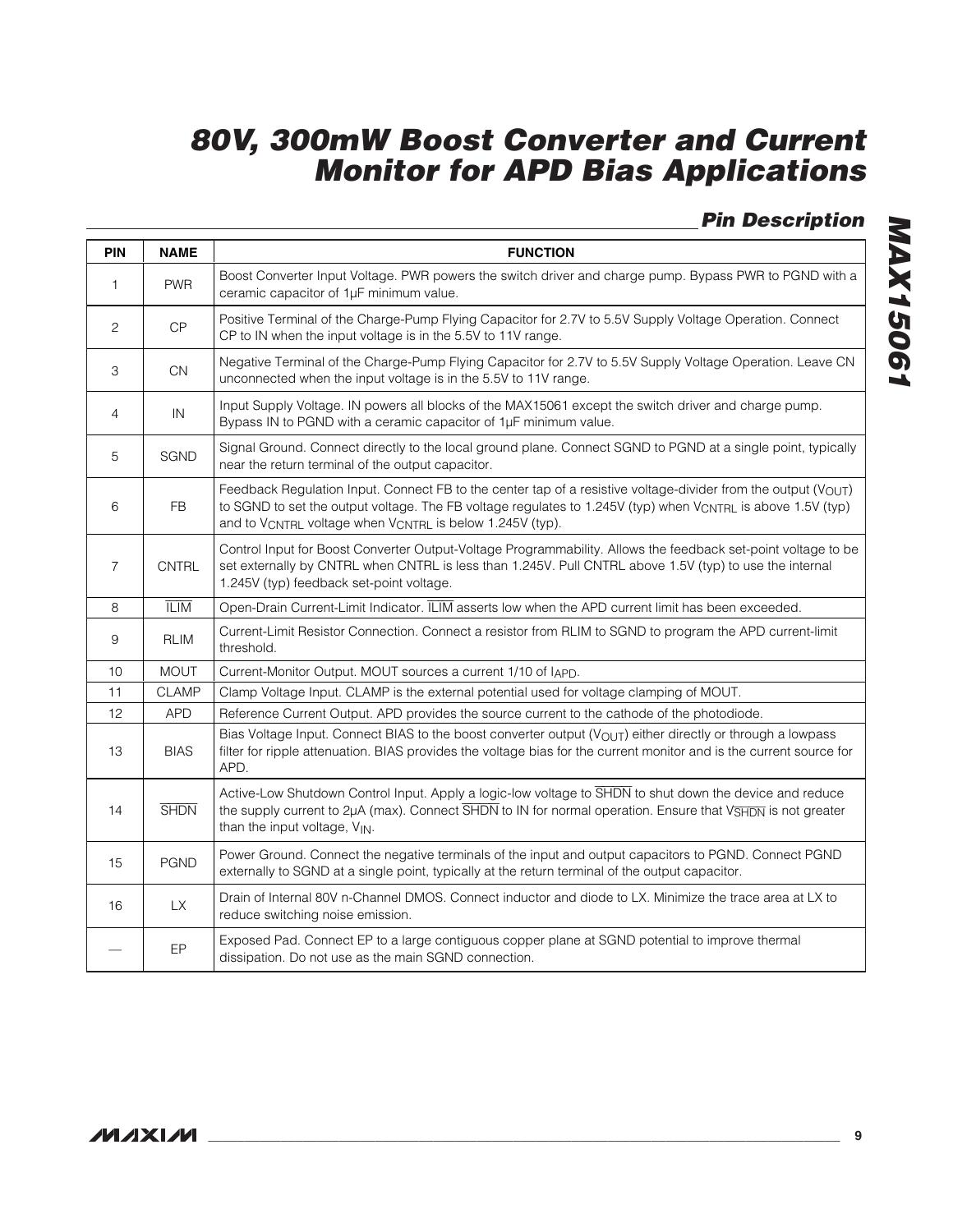

**Functional Diagram**



## **Detailed Description**

The MAX15061 constant-frequency, current-mode, PWM boost converter is intended for low-voltage systems that require a locally generated high voltage. This device can generate a low-noise, high output voltage required for PIN and varactor diode biasing and LCD displays. The MAX15061 operates either from +2.7V to +5.5V or from +5.5V to +11V. For 2.7V to 5.5V operation, an internal charge pump with an external 10nF ceramic capacitor is used. For 5.5V to 11V operation, connect CP to IN and leave CN unconnected.

The MAX15061 operates in discontinuous mode in order to reduce the switching noise caused by reversevoltage recovery charge of the rectifier diode. Other continuous mode boost converters generate large voltage spikes at the output when the LX switch turns on because there is a conduction path between the output, diode, and switch to ground during the time needed for the diode to turn off and reverse its bias voltage. To reduce the output noise even further, the LX switch turns off by taking 10ns typically to transition from ON to OFF. As a consequence, the positive slew rate of the LX node is reduced and the current from the inductor does not "force" the output voltage as hard as would be the case if the LX switch were to turn off faster.

The constant-frequency (400kHz) PWM architecture generates an output voltage ripple that is easy to filter. An 80V vertical DMOS device used as the internal power switch is ideal for boost converters with output voltages up to 76V. The MAX15061 can also be used in other topologies where the PWM switch is grounded, like SEPIC and flyback converters.

$$
\boldsymbol{\mathcal{N}}\boldsymbol{\mathcal{N}}\boldsymbol{\mathcal{N}}\boldsymbol{\mathcal{N}}
$$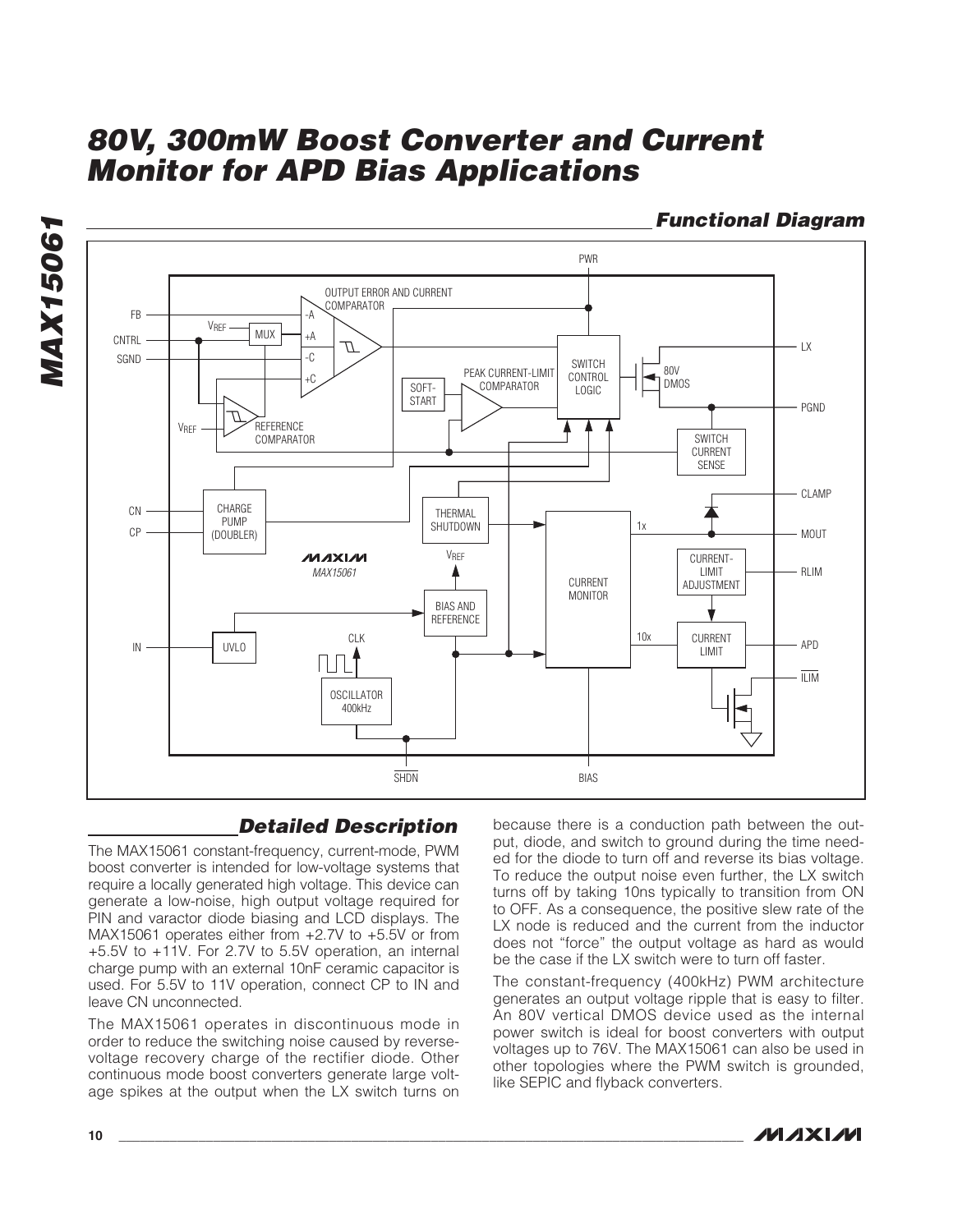The MAX15061 includes a versatile current monitor intended for monitoring the APD, PIN, or varactor diode DC current in fiber and other applications. The MAX15061 features more than three decades of dynamic current ranging from 500nA to 4mA and provides an output current accurately proportional to the APD current at MOUT.

The MAX15061 also features a shutdown logic input to disable the device and reduce its standby current to 2μA (max).

#### **Fixed-Frequency PWM Controller**

The heart of the MAX15061 current-mode PWM controller is a BiCMOS multiple-input comparator that simultaneously processes the output-error signal and switch current signal. The main PWM comparator uses direct summing, lacking a traditional error amplifier and its associated phase shift. The direct summing configuration approaches ideal cycle-by-cycle control over the output voltage since there is no conventional error amplifier in the feedback path.

The device operates in PWM mode using a fixed-frequency, current-mode operation. The current-mode frequency loop regulates the peak inductor current as a function of the output error signal.

The current-mode PWM controller is intended for discontinuous conduction mode (DCM) operation. No internal slope compensation is added to the current signal.

**Charge Pump** At low supply voltages (2.7V to 5.5V), internal chargepump circuitry and an external 10nF ceramic capacitor connected between CP and CN double the available internal supply voltage to drive the internal switch efficiently.

In the 5.5V to 11V supply voltage range, the charge pump is not required. In this configuration, disable the charge pump by connecting CP to IN and leaving CN unconnected.

#### **Monitor Current Limit (RLIM)**

The current limit of the current monitor is programmable from 1mA to 5mA. Connect a resistor from RLIM to ground to program the current-limit threshold up to 5mA.

The current monitor mirrors the current out of APD with a 1:10 ratio, and the MOUT current can be converted to a voltage signal by connecting a resistor from MOUT to SGND.

The APD current-monitor range is from 500nA to 4mA, and the MOUT current-mirror output accuracy is  $\pm 10\%$ from 500nA to 1mA of APD current and ±3.5% from 1mA to 4mA of APD current.

#### **Clamping the Monitor Output Voltage (CLAMP)**

CLAMP provides a means for diode clamping the voltage at MOUT; thus,  $V_{MOUT}$  is limited to (VCLAMP + 0.6V). CLAMP can be connected to either an external supply or BIAS. CLAMP can be left unconnected if voltage clamping is not required.

#### **Adjusting the Boost Converter Output Voltage (FB/CNTRL)**

The boost converter output voltage can be set by connecting FB to a resistor-divider from V<sub>OUT</sub> to ground. The set-point feedback reference is the 1.245 (typ) internal reference voltage when  $V_{\text{CNTRL}} > 1.5V$  and is equal to the CNTRL voltage when VCNTRL < 1.25V.

To change the converter output on the fly, apply a voltage lower than 1.25V (typ) to the CNTRL input and adjust the CNTRL voltage, which is the reference input of the error amplifier when VCNTRL < 1.25V (see the Functional Diagram). This feature can be used to adjust the APD voltage based on the APD mirror current, which compensates for the APD avalanche gain variation with temperature and manufacturing process. As shown in Figure 4, the voltage signal proportional to the MOUT current is connected to the analog-to-digital (ADC) input of the APD module, which then controls the reference voltage of the boost converter error amplifier through a digital-to-analog (DAC) block connected to the CNTRL input. The BIAS voltage and, therefore, the APD current, are controlled based on the MOUT mirror current, forming a negative feedback loop.

#### **Shutdown (**SHDN**)**

The MAX15061 features an active-low shutdown input (SHDN). Pull SHDN low to enter shutdown. During shutdown, the supply current drops to 2μA (30μA from BIAS) (max). However, the output remains connected to the input through the inductor and the output diode, holding the output voltage to one diode drop below PWR when the MAX15061 shuts down. Connect SHDN to IN for always-on operation.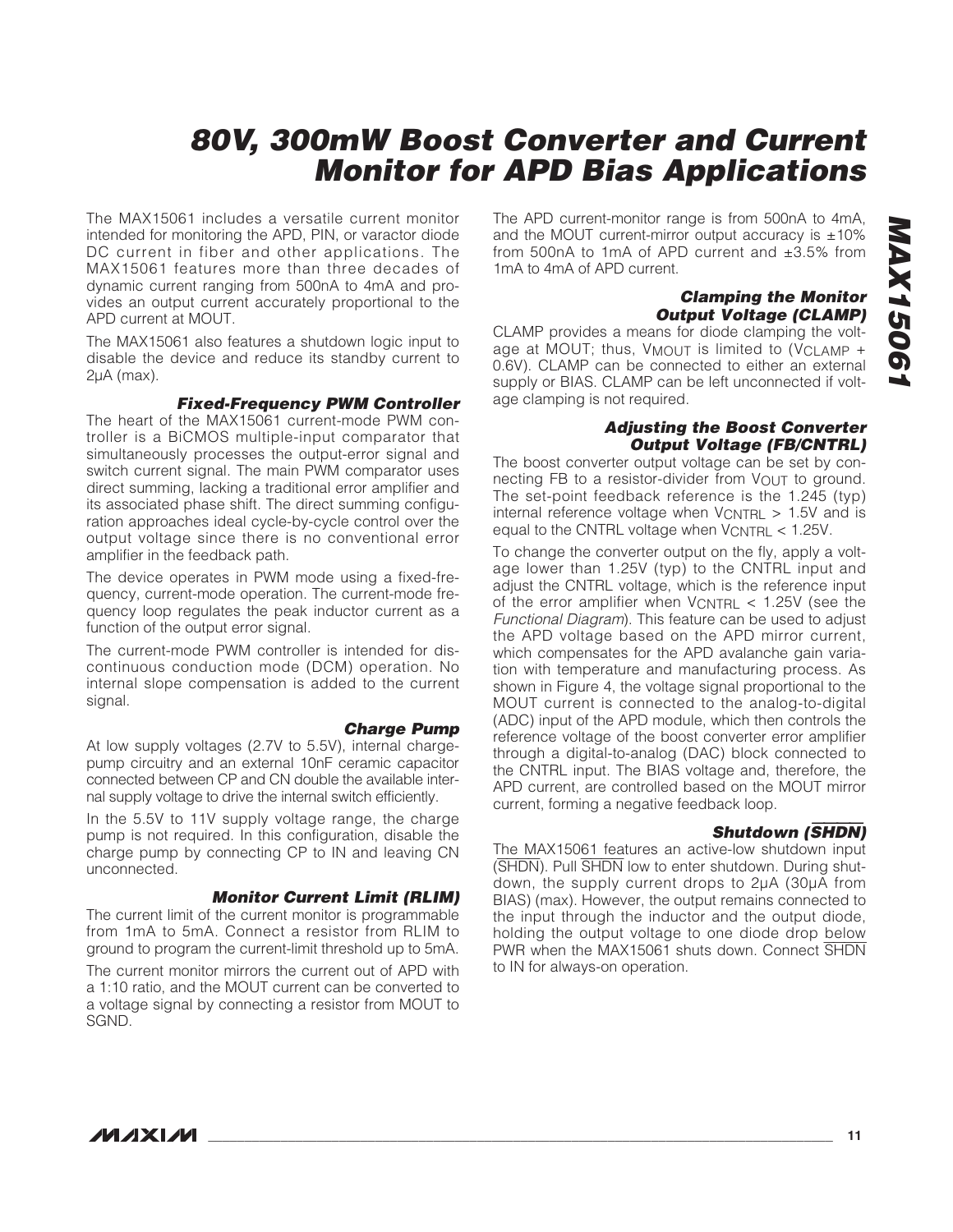

Figure 1. Adjustable Output Voltage

## **Design Procedure**

#### **Setting the Output Voltage**

Set the MAX15061 output voltage by connecting a resistive divider from the output to FB to SGND (Figure 1). Select R<sub>1</sub> (FB to SGND resistor) between 200kΩ and 400kΩ. Calculate R<sub>2</sub> (V<sub>OUT</sub> to FB resistor) using the following equation:

$$
R_2 = R_1 \left[ \left( \frac{V_{OUT}}{V_{REF}} \right) - 1 \right]
$$

where  $V_{\text{OUT}}$  can range from (V<sub>IN</sub> + 1V) to 76V and VREF  $= 1.245V$  or VCNTRL depending on the VCNTRL value. For  $V_{\text{CNTRL}} > 1.5V$ , the internal 1.245V (typ) reference voltage is used as the feedback set point ( $V_{REF}$  = 1.245V) and for VCNTRL < 1.25V, VREF = VCNTRL.

**Determining Peak Inductor Current**

If the boost converter remains in the discontinuous mode of operation, then the approximate peak inductor current,  $I_1$  PFAK (in amperes), is represented by the formula below:

$$
I_{\text{LPEAK}} = \sqrt{\frac{2 \times T_S \times (V_{\text{OUT}} - V_{\text{IN\_MIN}}) \times I_{\text{OUT\_MAX}}}{\eta \times L}}
$$

where T<sub>S</sub> is the switching period in microseconds, VOUT is the output voltage in volts, VIN MIN is the minimum input voltage in volts, lout MAX is the maximum output current in amperes, L is the inductor value in microhenrys, and η is the efficiency of the boost converter (see the Typical Operating Characteristics).

#### **Determining the Inductor Value**

Three key inductor parameters must be specified for operation with the MAX15061: inductance value (L), inductor saturation current (ISAT), and DC resistance (DCR). In general, the inductor should have a saturation current rating greater than the maximum switch peak current-limit value ( $I_{\text{LIM-1 X}} = 1.6$ A). Choose an inductor with a low-DCR resistance for reasonable efficiency.

Use the following formula to calculate the lower bound of the inductor value at different output voltages and output currents. This is the minimum inductance value for discontinuous mode operation for supplying full 300mW of output power.

$$
L_{MIN}[uH] = \frac{2 \times T_S \times I_{OUT} \times (V_{OUT} - V_{IN\_MIN})}{\eta \times I_{LIM-LX}^2}
$$

where V<sub>IN</sub> MIN, VOUT (both in volts), and IOUT (in amperes) are typical values (so that efficiency is optimum for typical conditions),  $T<sub>S</sub>$  (in microseconds) is the period,  $\eta$  is the efficiency, and  $\eta$   $\eta$  is the peak switch current in amperes (see the Electrical Characteristics table).

Calculate the optimum value of L (LOPTIMUM) to ensure the full output power without reaching the boundary between continuous conduction mode (CCM) and DCM using the following formula:

$$
L_{OPTIMUM}[uH] = \frac{L_{MAX}[uH]}{2.25}
$$
  
where 
$$
L_{MAX}[uH] = \frac{V_{IN\_MIN}^{2}(V_{OUT} - V_{IN\_MIN}) \times T_{S} \times \eta}{2 \times I_{OUT} \times V_{OUT}^{2}}
$$

For a design in which  $V_{IN} = 3.3V$ ,  $V_{OUT} = 70V$ ,  $I_{OUT} =$ 3mA,  $\eta$  = 45%,  $I_{LIM-LX}$  = 1.3A, and T<sub>S</sub> = 2.5 µs: L<sub>MIN</sub> =  $1.3\mu$ H and  $L_{MAX} = 23\mu$ H.

For a worse-case scenario in which  $V_{IN} = 2.9V$ ,  $V_{OUT} =$ 70V,  $I_{\text{OUT}}$  4mA,  $\eta$  = 43%,  $I_{\text{LIM-LX}}$  = 1.3A, and T<sub>S</sub> = 2.5μs: L<sub>MIN</sub> = 1.8μH and L<sub>MAX</sub> = 15μH.

The choice of 4.7μH is reasonable given the worst-case scenario above. In general, the higher the inductance, the lower the switching noise. Load regulation is also better with higher inductance.

$$
\boldsymbol{\mathcal{W}}\boldsymbol{\mathsf{J}}\boldsymbol{\mathsf{X}}\boldsymbol{\mathsf{I}}\boldsymbol{\mathcal{M}}
$$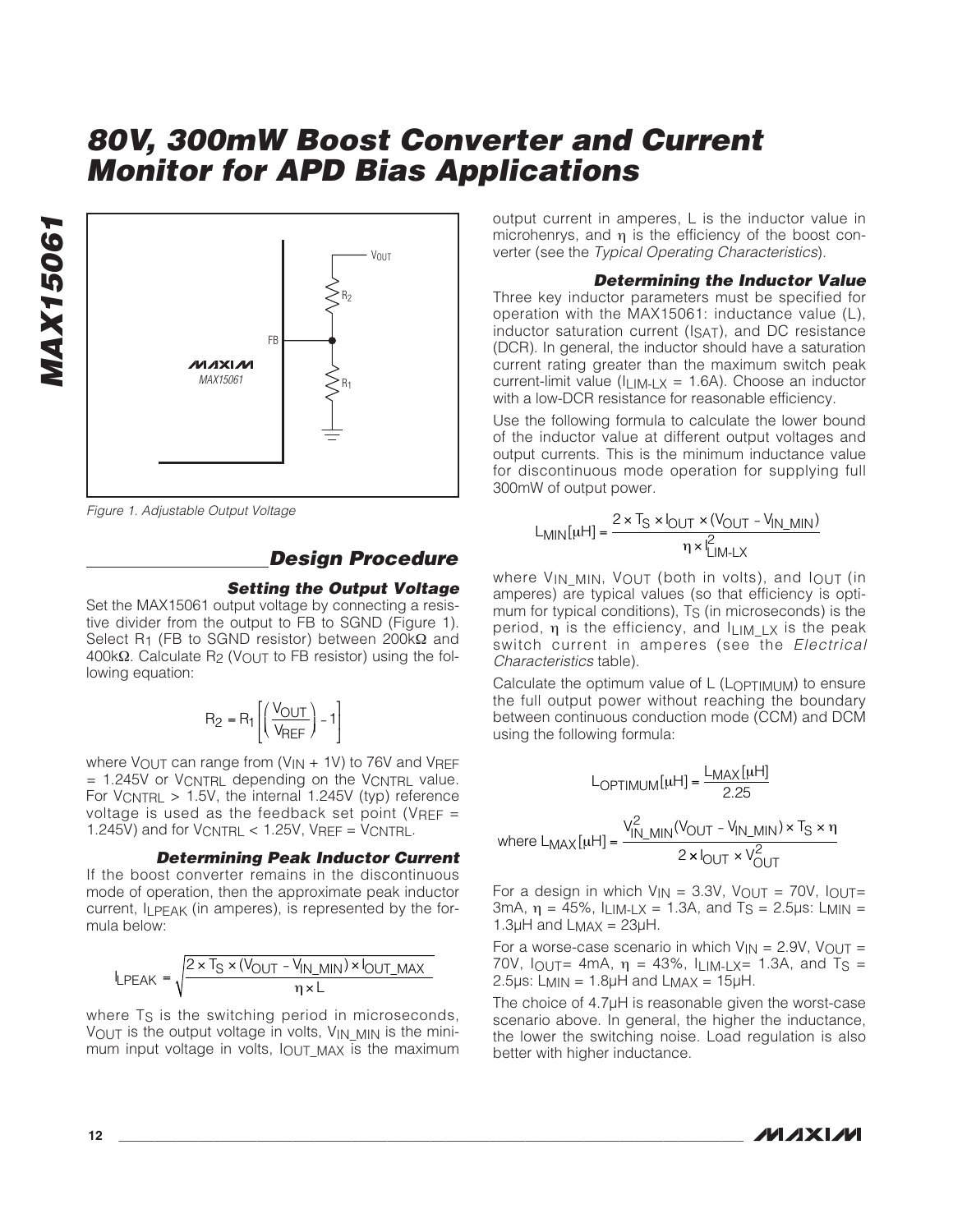#### **Diode Selection**

The MAX15061's high switching frequency demands a high-speed rectifier. Schottky diodes are recommended for most applications because of their fast recovery time and low forward-voltage drop. Ensure that the diode's peak current rating is greater than the peak inductor current. Also the diode reverse-breakdown voltage must be greater than VOUT, the output voltage of the boost converter.

#### **Output Filter Capacitor Selection**

For most applications, use a small output capacitor of 0.1μF or greater. To achieve low output ripple, a capacitor with low ESR, low ESL, and high capacitance value should be selected. If tantalum or electrolytic capacitors are used to achieve high capacitance values, always add a smaller ceramic capacitor in parallel to bypass the high-frequency components of the diode current. The higher ESR and ESL of electrolytic capacitors increase the output ripple and peak-to-peak transient voltage. Assuming the contribution from the ESR and capacitor discharge equals 50% (proportions may vary), calculate the output capacitance and ESR required for a specified ripple using the following equations:

$$
C_{OUT}[\mu F] = \frac{I_{OUT}}{0.5 \times \Delta V_{OUT}} \left[ T_S - \frac{I_{LPEAK} \times L_{OPTIMUM}}{(V_{OUT} - V_{IN\_MIN})} \right]
$$

$$
ESR[m\Omega] = \frac{0.5 \times \Delta V_{OUT}}{I_{OUT}}
$$

For very low output ripple applications, the output of the boost converter can be followed by an RC filter to further reduce the ripple. Figure 2 shows a  $100Ω$  (RF), 0.1μF (CF) filter used to reduce the switching output ripple to 1mVP-P with a 0.1mA load or 2mVP-P with a 4mA load. The output-voltage regulation resistor-divider must remain connected to the diode and output capacitor node.

Use X7R ceramic capacitors for more stability over the full temperature range. Use an X5R capacitor for -40°C to +85°C applications.

#### **Input Capacitor Selection**

Bypass PWR to PGND with a 1μF (min) ceramic capacitor and bypass IN to PGND with a 1μF (min) ceramic capacitor. Depending on the supply source impedance, higher values may be needed. Make sure that the input capacitors are close enough to the IC to provide adequate decoupling at IN and PWR as well. If the layout cannot achieve this, add another 0.1μF ceramic capacitor between IN and PGND (or PWR and PGND) in the immediate vicinity of the IC. Bulk aluminum electrolytic capacitors may be needed to avoid chattering at low input voltage. In case of aluminum electrolytic capacitors, calculate the capacitor value and ESR of the input capacitor using the following equations:

$$
C_{IN}[\mu F] = \frac{V_{OUT} \times I_{OUT}}{\eta \times V_{IN\_MIN} \times 0.5 \times \Delta V_{IN}} \left[ T_S - \frac{I_{LPEAK} \times L_{OPTIMUM} \times V_{OUT}}{V_{IN\_MIN}(V_{OUT} - V_{IN\_MIN})} \right]
$$

$$
ESR[m\Omega] = \frac{0.5 \times \Delta V_{IN} \times \eta \times V_{IN\_MIN}}{V_{OUT} \times I_{OUT}}
$$



Figure 2. Typical Operating Circuit with RC Filter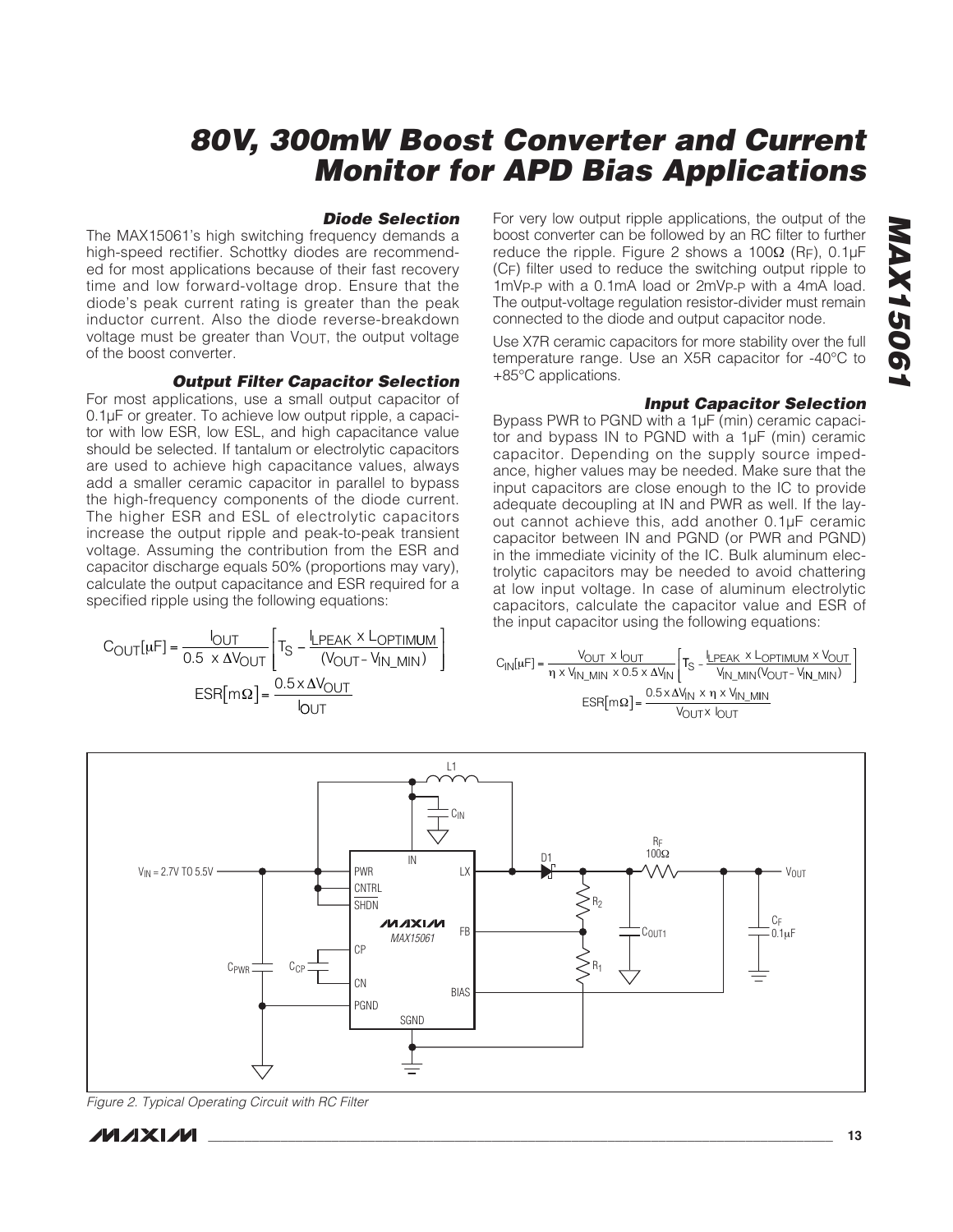#### **Determining Monitor Current Limit**

Calculate the value of the monitor current-limit resistor, RLIM, for a given APD current limit, ILIMIT, using the following equation:

$$
R_{LIM} = 10 \times \frac{1.245V}{I_{LIMIT}(mA)}
$$

The RLIM resistor, RLIM, ranges from 12.45k $\Omega$  to 2.5 $\Omega$ for APD currents from 1mA to 5mA.

#### **Applications Information**

#### **Using APD or PIN Photodiodes in Fiber Applications**

When using the MAX15061 to monitor APD or PIN photodiode currents in fiber applications, several issues must be addressed. In applications where the photodiode must be fully depleted, keep track of voltages budgeted for each component with respect to the available supply voltage(s). The current monitors require as much as 1.1V between BIAS and APD, which must be considered part of the overall voltage budget.

Additional voltage margin can be created if a negative supply is used in place of a ground connection, as long as the overall voltage drop experienced by the MAX15061 is less than or equal to 76V. For this type of application, the MAX15061 is suggested so the output can be referenced to "true" ground and not the negative supply. The MAX15061's output current can be referenced as desired with either a resistor to ground or a transimpedance amplifier. Take care to ensure that output voltage excursions do not interfere with the required margin between BIAS and MOUT. In many fiber applications, MOUT is connected directly to an ADC that operates from a supply voltage that is less than the voltage at BIAS. Connecting the MAX15061's clamping diode output, CLAMP, to the ADC power supply helps avoid damage to the ADC. Without this protection, voltages can develop at MOUT that might destroy the ADC. This protection is less critical when MOUT is connected directly to subsequent transimpedance amplifiers (linear or logarithmic) that have low-impedance, near-groundreferenced inputs. If a transimpedance amplfier is used on the low side of the photodiode, its voltage drop must also be considered. Leakage from the clamping diode is most often insignificant over nominal operating conditions, but grows with temperature.

To maintain low levels of wideband noise, lowpass filtering the output signal is suggested in applications where only DC measurements are required. Connect the filter capacitor at MOUT. Determining the required filtering components is straightforward, as the MAX15061 exhibits a very high output impedance of 890MΩ.

In some applications where pilot tones are used to identify specific fiber channels, higher bandwidths are desired at MOUT to detect these tones. Consider the minimum and maximum currents to be detected, then consult the frequency response and noise typical operating curves. If the minimum current is too small, insufficient bandwidth could result, while too high a current could result in excessive noise across the desired bandwidth.

#### **Layout Considerations**

Careful PCB layout is critical to achieve low switching losses and clean and stable operation. Protect sensitive analog grounds by using a star ground configuration. Connect SGND and PGND together close to the device at the return terminal of the output bypass capacitor. Do not connect them together anywhere else. Keep all PCB traces as short as possible to reduce stray capacitance, trace resistance, and radiated noise. Ensure that the feedback connection to FB is short and direct. Route high-speed switching nodes away from the sensitive analog areas. Use an internal PCB layer for SGND as an EMI shield to keep radiated noise away from the device, feedback dividers, and analog bypass capacitors. Refer to the MAX15061 evaluation kit data sheet for a layout example.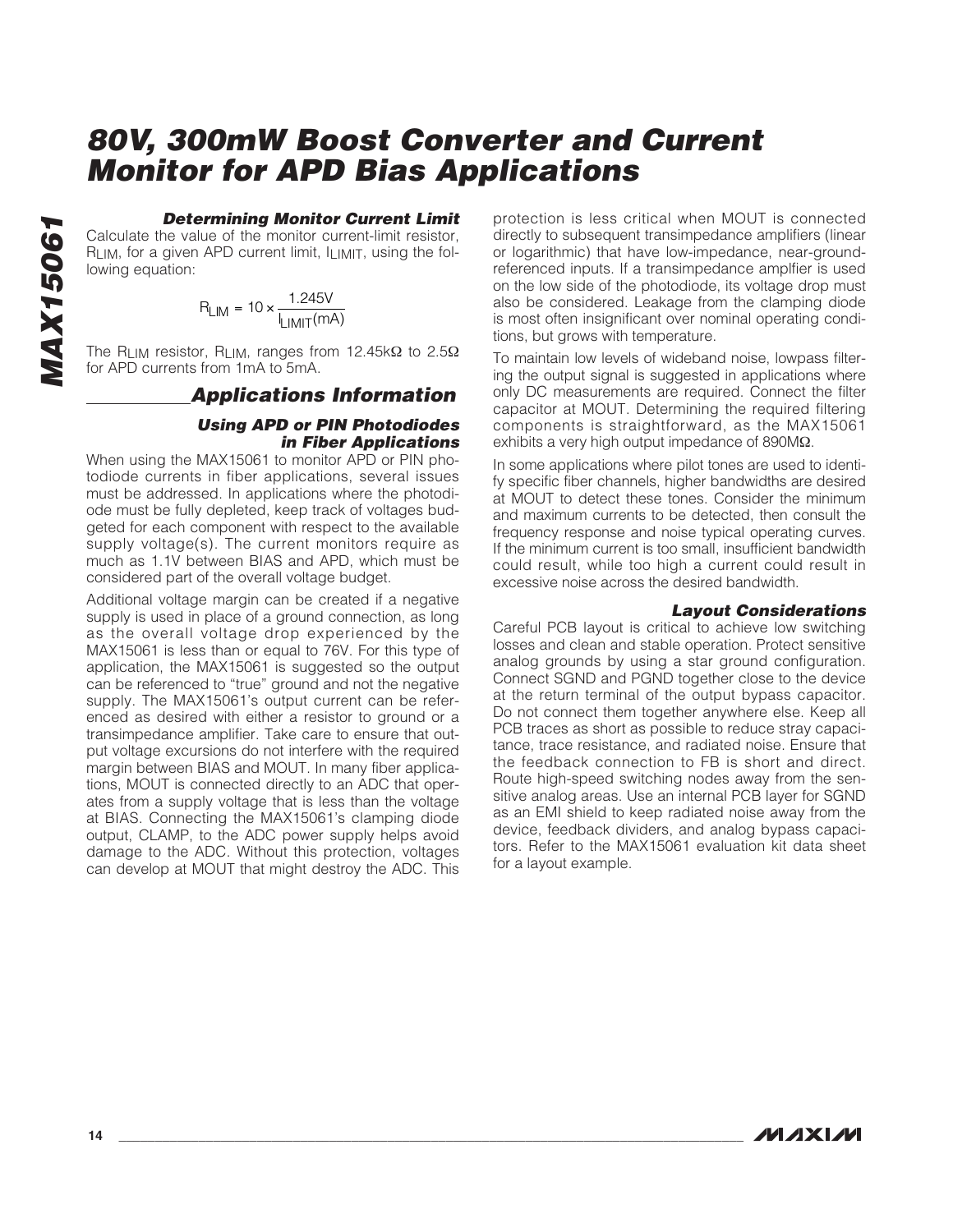

Figure 3. Typical Operating Circuit for VIN = 2.7V to 5.5V

**MAX15061**

**MAX15061**